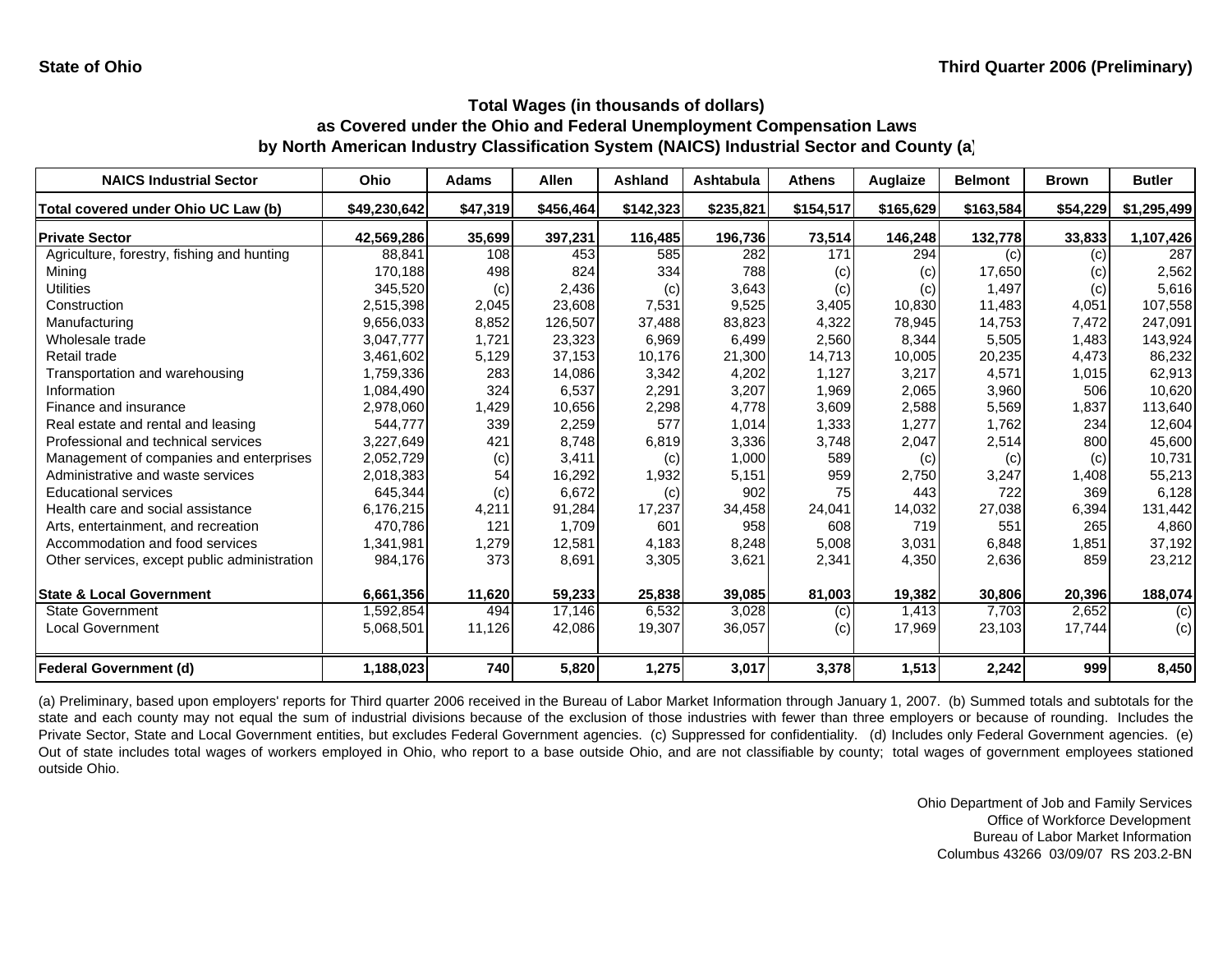| <b>NAICS Industrial Sector</b>               | Carroll  | Champaign | <b>Clark</b> | <b>Clermont</b> | <b>Clinton</b>  | Columbiana | <b>Coshocton</b> | Crawford  | Cuyahoga    | <b>Darke</b> |
|----------------------------------------------|----------|-----------|--------------|-----------------|-----------------|------------|------------------|-----------|-------------|--------------|
| Total covered under Ohio UC Law (b)          | \$40,779 | \$87,812  | \$400,627    | \$505,600       | \$263,123       | \$214,419  | \$94,510         | \$107,895 | \$7,608,929 | \$130,990    |
| <b>Private Sector</b>                        | 33,706   | 71,325    | 341,906      | 435,629         | 235,365         | 179,875    | 83,191           | 92,138    | 6,738,130   | 113,213      |
| Agriculture, forestry, fishing and hunting   | 91       | 1,353     | 3,766        | 197             | 93 <sub>l</sub> | 644        | 542              | 888       | 1,858       | 3,639        |
| Mining                                       | (c)      | (c)       | (c)          | 72              | (c)             | 2,571      | 1,701            | (c)       | 4,218       | (c)          |
| <b>Utilities</b>                             | (c)      | (c)       | 1,772        | 10,996          | (c)             | 1,710      | 7,264            | (c)       | 23,709      | (c)          |
| Construction                                 | 1,735    | 2,196     | 14,777       | 32,985          | 2,860           | 10,313     | 2,469            | 3,524     | 306,567     | 8,446        |
| Manufacturing                                | 13,250   | 39,723    | 91,111       | 91,745          | 45,180          | 51,775     | 36,798           | 42,016    | 1,080,247   | 40,174       |
| Wholesale trade                              | 1,565    | 2,221     | 17,933       | 34,448          | 9,192           | 9,512      | 1,476            | 4,807     | 580,077     | 6,418        |
| Retail trade                                 | 4,446    | 5,786     | 33,907       | 56,974          | 8,931           | 20,333     | 5,608            | 6,682     | 417,634     | 10,187       |
| Transportation and warehousing               | 2,454    | 1,027     | 20,479       | 13,360          | 135,155         | 9,586      | 2,722            | 1,418     | 225,412     | 9,464        |
| Information                                  | 388      | 803       | 3,272        | 20,686          | 2,002           | 1,314      | 713              | 702       | 211,783     | 857          |
| Finance and insurance                        | 500      | 1,903     | 18,468       | 47,893          | 6,169           | 6,868      | 1,930            | 5,401     | 763,550     | 5,245        |
| Real estate and rental and leasing           | 216      | 510       | 3,312        | 7,436           | 856             | 1,383      | 339              | 478       | 115,805     | 722          |
| Professional and technical services          | 674      | 2,157     | 6,627        | 26,515          | 1,804           | 5,982      | 1,026            | 3,458     | 673,390     | 5,159        |
| Management of companies and enterprises      | (c)      | (c)       | (c)          | 3,992           | 2,785           | 1,502      | 320              | (c)       | 283,610     | (c)          |
| Administrative and waste services            | 472      | 1,246     | 7,455        | 14,938          | 3,269           | 8,771      | 3,957            | 1,089     | 320,131     | 3,242        |
| <b>Educational services</b>                  | 42       | (c)       | 7,513        | 2,119           | (c)             | 855        | 122              | (c)       | 166,566     | 181          |
| Health care and social assistance            | 4,090    | 6,315     | 71,227       | 39,142          | 8,640           | 33,499     | 12,549           | 15,403    | 1,080,555   | 13,060       |
| Arts, entertainment, and recreation          | 290      | 350       | 1,998        | 3,512           | 383             | 901        | 503              | 223       | 133,947     | 675          |
| Accommodation and food services              | 1,284    | 2,709     | 13,548       | 17,315          | 3,229           | 6,684      | 1,664            | 2,559     | 194,845     | 2,465        |
| Other services, except public administration | 809      | 954       | 12,837       | 11,306          | 2,247           | 5,672      | 1,489            | 1,596     | 154,227     | 2,595        |
| <b>State &amp; Local Government</b>          | 7,073    | 16,487    | 58,721       | 69,971          | 27,757          | 34,544     | 11,318           | 15,757    | 870,799     | 17,777       |
| <b>State Government</b>                      | 354      | 707       | 3,127        | 5,691           | 1,690           | 3,300      | 527              | 1,352     | 70,549      | 469          |
| Local Government                             | 6,720    | 15,780    | 55,593       | 64,280          | 26,067          | 31,244     | 10,791           | 14,405    | 800,250     | 17,307       |
| <b>Federal Government (d)</b>                | 507      | 839       | 8,048        | 4,143           | 2,602           | 7,525      | 1,208            | 1,025     | 272,615     | 1,277        |

(a) Preliminary, based upon employers' reports for Third quarter 2006 received in the Bureau of Labor Market Information through January 1, 2007. (b) Summed totals and subtotals for the state and each county may not equal the sum of industrial divisions because of the exclusion of those industries with fewer than three employers or because of rounding. Includes the Private Sector, State and Local Government entities, but excludes Federal Government agencies. (c) Suppressed for confidentiality. (d) Includes only Federal Government agencies. (e) Out of state includes total wages of workers employed in Ohio, who report to <sup>a</sup> base outside Ohio, and are not classifiable by county; total wages of government employees stationed outside Ohio.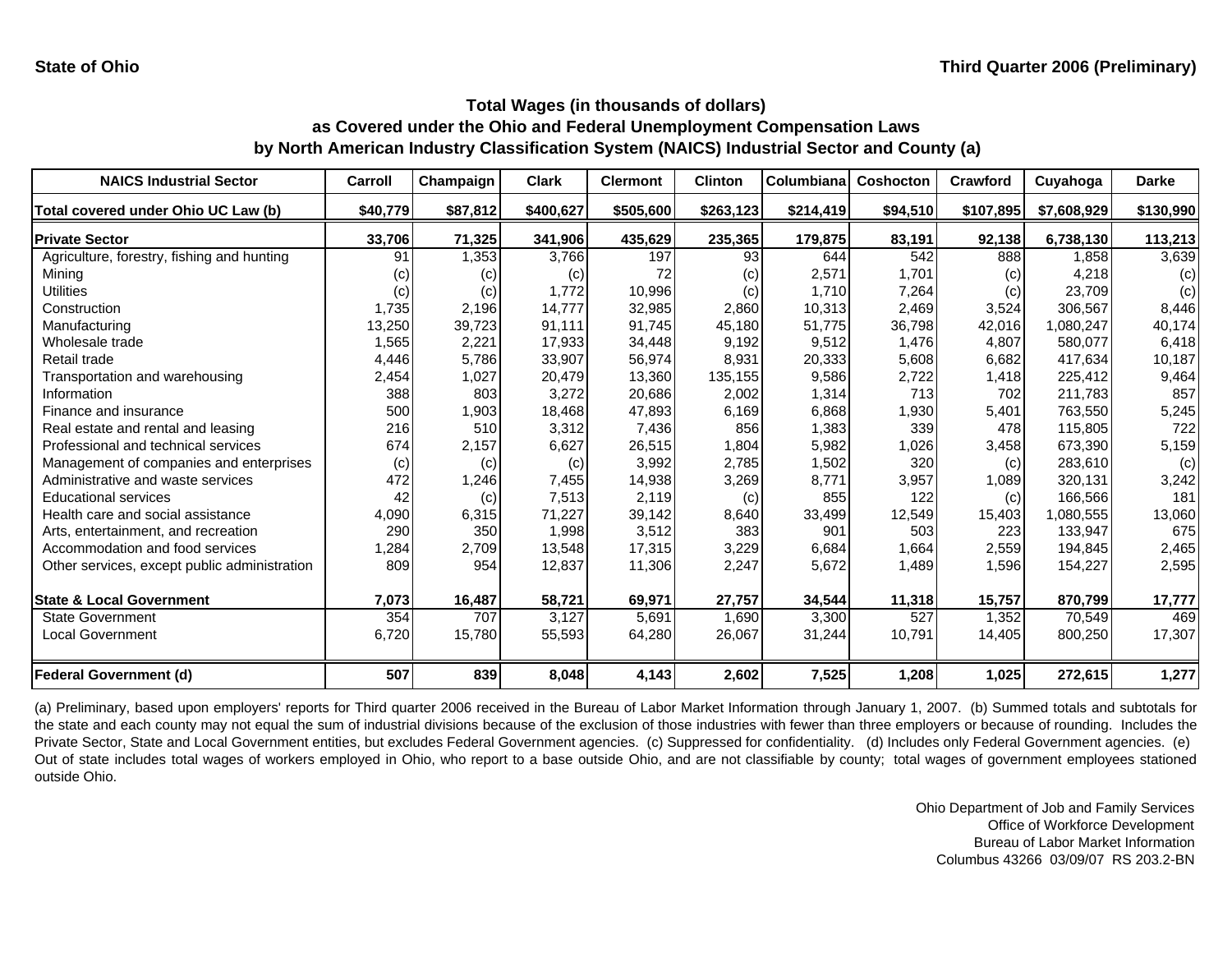| <b>NAICS Industrial Sector</b>               | <b>Defiance</b> | <b>Delaware</b> | <b>Erie</b> | <b>Fairfield</b> | <b>Fayette</b> | <b>Franklin</b> | <b>Fulton</b> | <b>Gallia</b> | Geauga    | Greene    |
|----------------------------------------------|-----------------|-----------------|-------------|------------------|----------------|-----------------|---------------|---------------|-----------|-----------|
| Total covered under Ohio UC Law (b)          | \$166,331       | \$691,132       | \$324,719   | \$286,739        | \$78,462       | \$6,967,199     | \$166,879     | \$98,394      | \$303,177 | \$477,385 |
| <b>Private Sector</b>                        | 150,978         | 611,895         | 274,206     | 214,353          | 64,892         | 5,829,575       | 146,089       | 81,156        | 268,133   | 384,651   |
| Agriculture, forestry, fishing and hunting   | 228             | 1,680           | 1,330       | 279              | 118            | 2,416           | 1.740         | 403           | 1,630     | 473       |
| Mining                                       | (c)             | 1,306           | (c)         | 42               | (c)            | 2,368           | (c)           | 559           | (c)       | (c)       |
| Utilities                                    | 366             | 1,689           | (c)         | 2,311            | (c)            | 49,020          | (c)           | 13,213        | (c)       | (c)       |
| Construction                                 | 4,467           | 34,809          | 11,483      | 21,003           | 3,150          | 324,444         | 11,279        | 6,509         | 25,148    | 18,959    |
| Manufacturing                                | 88,378          | 69,303          | 97,765      | 53,818           | 23,844         | 524,995         | 85,362        | 6,219         | 99,811    | 43,318    |
| Wholesale trade                              | 4,960           | 27,181          | 16,879      | 8,175            | 5,622          | 376,806         | 7,187         | 1,469         | 23,071    | 16,424    |
| Retail trade                                 | 12,185          | 55,962          | 26,365      | 30,194           | 10,816         | 537,957         | 8,792         | 7,114         | 24,098    | 47,845    |
| Transportation and warehousing               | 3,063           | 18,773          | 8,014       | 4,365            | (c)            | 391,678         | 2,211         | 2,733         | 5,071     | 5,774     |
| Information                                  | 2,332           | 15,308          | 2,654       | 2,368            | 486            | 224,173         | 1,105         | 725           | 1,333     | 14,914    |
| Finance and insurance                        | 6,573           | 71,235          | 6,293       | 7,088            | 3,219          | 692,542         | 3,686         | 3,133         | 8,279     | 19,657    |
| Real estate and rental and leasing           | 465             | 8,242           | 1,754       | 2,859            | 529            | 111,906         | 727           | 436           | 1.463     | 3,422     |
| Professional and technical services          | 1,922           | 179,902         | 6,683       | 9,729            | 661            | 611,511         | 1,485         | 663           | 11,511    | 108,747   |
| Management of companies and enterprises      | 1,059           | 14,961          | 612         | 1,242            | (c)            | 359,084         | 948           | (c)           | 3,561     | 2,788     |
| Administrative and waste services            | 2,011           | 15,602          | 5,805       | 17,117           | 924            | 363,527         | 2,906         | 1,229         | 13.889    | 17,278    |
| <b>Educational services</b>                  | (c)             | 9,828           | (c)         | 1,586            | (c)            | 84,836          | (c)           | (c)           | 3,699     | 14,014    |
| Health care and social assistance            | 15,344          | 37,668          | 38,500      | 29,872           | 5,358          | 756,710         | 12,242        | 29,029        | 26,948    | 42,369    |
| Arts, entertainment, and recreation          | 446             | 12,178          | 22,124      | 1,802            | 160            | 40,544          | (c)           | 130           | 3.090     | 2,813     |
| Accommodation and food services              | 3,037           | 25,303          | 20,135      | 12,471           | 2,697          | 212,368         | 2,345         | 2,371         | 7,476     | 18,283    |
| Other services, except public administration | 2,494           | 10,965          | 3,941       | 8,035            | 1,090          | 162,693         | 1,898         | 2,306         | 7,177     | 5,932     |
| <b>State &amp; Local Government</b>          | 15,353          | 79,237          | 50,512      | 72,386           | 13,570         | 1,137,624       | 20,791        | 17,238        | 35,043    | 92,734    |
| <b>State Government</b>                      | 1,269           | 16,565          | 11,437      | 7,691            | 635            | 584,167         | 1,794         | (c)           | 2,229     | 34,185    |
| <b>Local Government</b>                      | 14,084          | 62,671          | 39,076      | 64,695           | 12,935         | 553,457         | 18,997        | (c)           | 32,815    | 58,548    |
| <b>Federal Government (d)</b>                | 1,306           | 3,171           | 2,785       | 3,199            | 661            | 172,493         | 1,080         | 953           | 1,539     | 200,247   |

(a) Preliminary, based upon employers' reports for Third quarter 2006 received in the Bureau of Labor Market Information through January 1, 2007. (b) Summed totals and subtotals for the state and each county may not equal the sum of industrial divisions because of the exclusion of those industries with fewer than three employers or because of rounding. Includes the Private Sector, State and Local Government entities, but excludes Federal Government agencies. (c) Suppressed for confidentiality. (d) Includes only Federal Government agencies. (e) Out of state includes total wages of workers employed in Ohio, who report to <sup>a</sup> base outside Ohio, and are not classifiable by county; total wages of government employees stationed outside Ohio.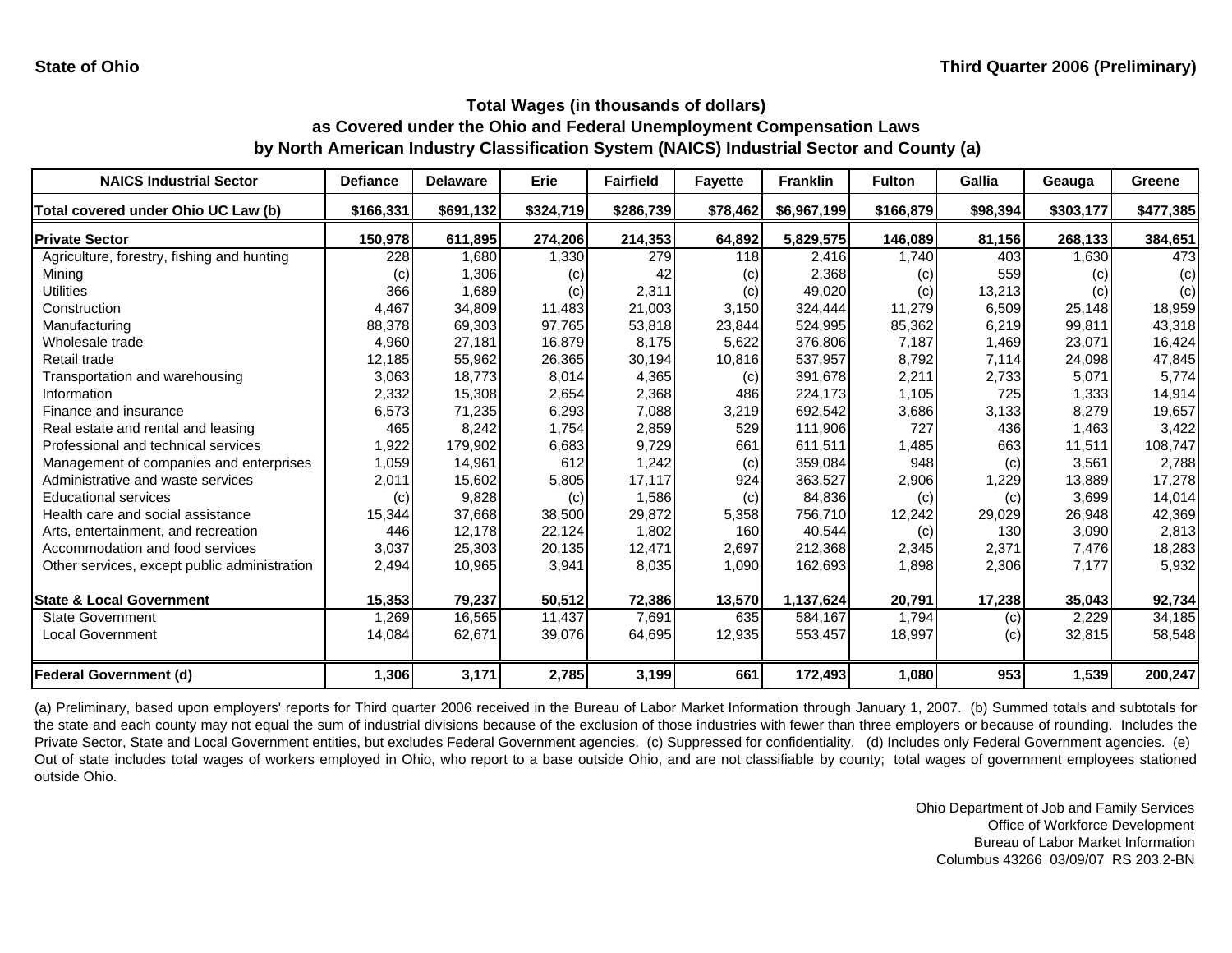| <b>NAICS Industrial Sector</b>               | <b>Guernsey</b> | <b>Hamilton</b> | <b>Hancock</b> | <b>Hardin</b> | <b>Harrison</b> | Henry    | Highland | <b>Hocking</b> | <b>Holmes</b> | <b>Huron</b> |
|----------------------------------------------|-----------------|-----------------|----------------|---------------|-----------------|----------|----------|----------------|---------------|--------------|
| Total covered under Ohio UC Law (b)          | \$107,541       | \$5,853,477     | \$398,362      | \$61,301      | \$26,322        | \$94,877 | \$83,808 | \$47,340       | \$117,650     | \$196,465    |
| <b>Private Sector</b>                        | 83,340          | 5,315,724       | 369,378        | 50,728        | 20,895          | 79,269   | 62,989   | 30,945         | 104,705       | 172,245      |
| Agriculture, forestry, fishing and hunting   | (c)             | 828             | (c)            | 580           | 210             | 698      | 135      | 172            | 1,217         | 6,869        |
| Mining                                       | 988             | 2,232           | (c)            | (c)           | 4,945           | (c)      | 838      | (c)            | 1,243         | (c)          |
| <b>Utilities</b>                             | 678             | 25,599          | 1,736          | 775           | 83              | (c)      | 860      | (c)            | (c)           | (c)          |
| Construction                                 | 4,209           | 278,634         | 9.971          | 973           | 859             | 6,896    | 2,991    | 2,418          | 13.689        | 21,575       |
| Manufacturing                                | 29,082          | 843,069         | 126,833        | 21,024        | 5,465           | 40,809   | 22,146   | 9,949          | 47.085        | 73,630       |
| Wholesale trade                              | 3,009           | 432,251         | 10,812         | 2,837         | 1,229           | 2,908    | 1,489    | 903            | 3,772         | 6,542        |
| Retail trade                                 | 8,981           | 293,285         | 34,123         | 4,701         | 1,403           | 5,426    | 8,078    | 4,505          | 9,943         | 11,160       |
| Transportation and warehousing               | 3,408           | 110,815         | 18,411         | 786           | 702             | 6,184    | 1,849    | 725            | 4,807         | 8,520        |
| Information                                  | 823             | 133,892         | 3,499          | 494           | 167             | 1,062    | 3,361    | 305            | 607           | 2,313        |
| Finance and insurance                        | 2,631           | 353,584         | 7,925          | 1,604         | 331             | 2,334    | 5,226    | 1,397          | 2,888         | 3,632        |
| Real estate and rental and leasing           | 639             | 77,478          | 3,521          | 313           | (c)             | 406      | 444      | 471            | 196           | 816          |
| Professional and technical services          | 2,637           | 529,062         | 10,512         | 628           | 286             | 721      | 875      | 549            | 2,270         | 4,259        |
| Management of companies and enterprises      | (c)             | 711,695         | 6,421          | (c)           | (c)             | (c)      | (c)      | (c)            | 428           | 797          |
| Administrative and waste services            | 2,213           | 279,552         | 16,353         | 313           | 436             | 890      | 978      | 777            | 5,090         | 2,788        |
| <b>Educational services</b>                  | 176             | 72,392          | 7,489          | (c)           | (c)             | 174      | (c)      | 211            | (c)           | (c)          |
| Health care and social assistance            | 16,018          | 811,867         | 36,267         | 4,339         | 3,413           | 7,553    | 9,049    | 3,368          | 6,035         | 19,327       |
| Arts, entertainment, and recreation          | 290             | 103,433         | 1,074          | 296           | 219             | (c)      | 296      | 181            | 320           | 602          |
| Accommodation and food services              | 4,562           | 132,112         | 9,850          | 2,101         | 366             | 1,290    | 2,388    | 2,394          | 3.344         | 4,831        |
| Other services, except public administration | 1,785           | 123,944         | 6,122          | 1,011         | 330             | 1,583    | 999      | 906            | 1,184         | 3,027        |
| <b>State &amp; Local Government</b>          | 24,201          | 537,753         | 28,984         | 10,573        | 5,427           | 15,609   | 20,819   | 16,395         | 12,945        | 24,220       |
| <b>State Government</b>                      | 8,874           | (c)             | 2,667          | 380           | 344             | 270      | 1.164    | 5,120          | 362           | 1,045        |
| <b>Local Government</b>                      | 15,326          | (c)             | 26,317         | 10,193        | 5,083           | 15,339   | 19,655   | 11,275         | 12,583        | 23,175       |
| <b>Federal Government (d)</b>                | 1,295           | 155,372         | 2,292          | 880           | 672             | 1,371    | 1,308    | 360            | 702           | 1,520        |

(a) Preliminary, based upon employers' reports for Third quarter 2006 received in the Bureau of Labor Market Information through January 1, 2007. (b) Summed totals and subtotals for the state and each county may not equal the sum of industrial divisions because of the exclusion of those industries with fewer than three employers or because of rounding. Includes the Private Sector, State and Local Government entities, but excludes Federal Government agencies. (c) Suppressed for confidentiality. (d) Includes only Federal Government agencies. (e) Out of state includes total wages of workers employed in Ohio, who report to <sup>a</sup> base outside Ohio, and are not classifiable by county; total wages of government employees stationed outside Ohio.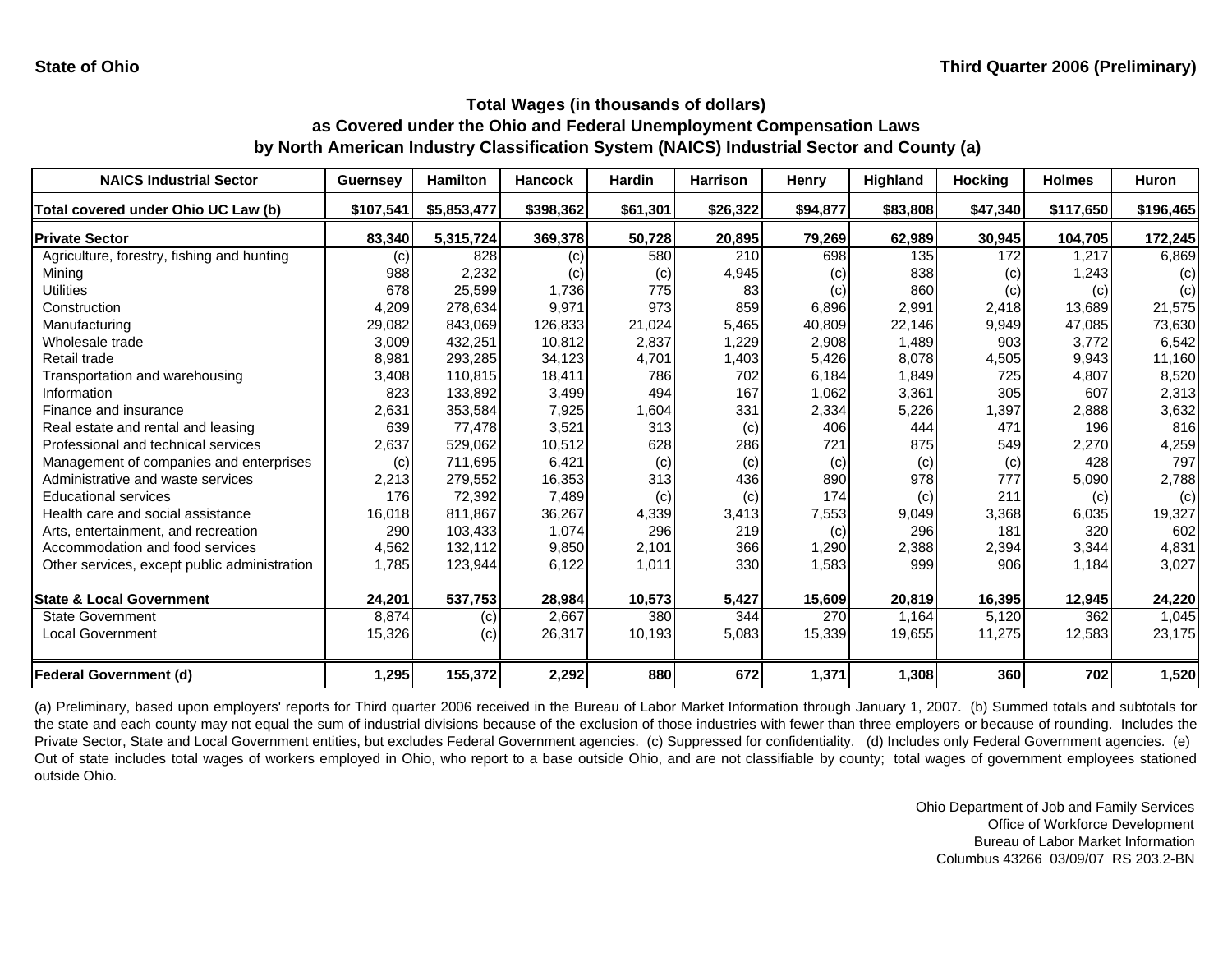| <b>NAICS Industrial Sector</b>               | <b>Jackson</b> | <b>Jefferson</b> | Knox      | Lake      | Lawrence | Licking   | Logan     | Lorain    | Lucas       | <b>Madison</b> |
|----------------------------------------------|----------------|------------------|-----------|-----------|----------|-----------|-----------|-----------|-------------|----------------|
| Total covered under Ohio UC Law (b)          | \$79,481       | \$194,999        | \$159,346 | \$842,015 | \$77,605 | \$442,190 | \$175,621 | \$857,694 | \$2,068,457 | \$115,884      |
| <b>Private Sector</b>                        | 66,902         | 167,591          | 134,746   | 737,323   | 56,463   | 369,003   | 156,822   | 716,345   | 1,779,238   | 83,968         |
| Agriculture, forestry, fishing and hunting   | 499            | (c)              | 347       | 6,201     | (c)      | 2,125     | 383       | 4,707     | 1,939       | 531            |
| Mining                                       | 1,869          | 1,352            | 1,158     | 2,095     | (c)      | 993       | (c)       | (c)       | 947         | (c)            |
| Utilities                                    | (c)            | 16,214           | 623       | 25,627    | 1,230    | 3,021     | 392       | (c)       | 10,990      | (c)            |
| Construction                                 | 3,640          | 10,948           | 9,604     | 45,030    | 5,545    | 32,722    | 5,978     | 54,125    | 131,446     | 4,916          |
| Manufacturing                                | 32,362         | 39,107           | 57,891    | 247,235   | 5,741    | 89,906    | 82,323    | 255,878   | 360,032     | 32,393         |
| Wholesale trade                              | 1,600          | 6,534            | 3,485     | 51,914    | 1,545    | 11,520    | 3,530     | 32,183    | 102,755     | 4,320          |
| Retail trade                                 | 7,098          | 16,184           | 11,033    | 82,686    | 10,630   | 40,264    | 9,549     | 72,754    | 141,398     | 10,756         |
| Transportation and warehousing               | 916            | 3,133            | 1,194     | 7,824     | 6,762    | 20,092    | 11,526    | 16,508    | 75,466      | 8,139          |
| Information                                  | 719            | 4,743            | 3,090     | 7,457     | 1,053    | 4,723     | 842       | 11.688    | 36,246      | 406            |
| Finance and insurance                        | 2,925          | 3,115            | 2,808     | 22,276    | 2,353    | 24,083    | 2,741     | 18,932    | 80,297      | 1,213          |
| Real estate and rental and leasing           | 332            | 1,822            | 857       | 7,427     | 263      | 4,752     | 1,287     | 5,849     | 20,488      | 434            |
| Professional and technical services          | 739            | 3,840            | 2,274     | 39,866    | 1,629    | 20,048    | 6,286     | 23,895    | 108,163     | 5,699          |
| Management of companies and enterprises      | (c)            | (c)              | 728       | 15,480    | 772      | 15,913    | (c)       | 7,785     | 88,441      | 226            |
| Administrative and waste services            | 2,226          | 12,035           | 2,477     | 30,725    | 2,610    | 14,670    | 9,998     | 29,589    | 91,339      | 3,016          |
| <b>Educational services</b>                  | 89             | 4,302            | 12,281    | 8,112     | 148      | 11,001    | 188       | 19,142    | 25,563      | (c)            |
| Health care and social assistance            | 7,585          | 34,975           | 17,854    | 85,407    | 11,247   | 48,026    | 14,546    | 112,605   | 387,311     | 7,609          |
| Arts, entertainment, and recreation          | 171            | 1,370            | 586       | 5,343     | 125      | 3,000     | 643       | 5,538     | 14,603      | 155            |
| Accommodation and food services              | 2,391          | 4,345            | 3,966     | 26,740    | 2,684    | 14,116    | 3,160     | 22,748    | 56,270      | 3,010          |
| Other services, except public administration | 953            | 2,987            | 2,491     | 19,876    | 2,066    | 8,027     | 2,806     | 16,222    | 45,543      | 850            |
| <b>State &amp; Local Government</b>          | 12,579         | 27,408           | 24,599    | 104,692   | 21,142   | 73,187    | 18,799    | 141,349   | 289,220     | 31,916         |
| <b>State Government</b>                      | 2,328          | 1,235            | (c)       | 1,800     | 2,464    | 12,934    | 801       | 15,461    | 94,804      | 17,317         |
| <b>Local Government</b>                      | 10,251         | 26,173           | (c)       | 102,892   | 18,678   | 60,253    | 17,998    | 125,888   | 194,416     | 14,599         |
| <b>Federal Government (d)</b>                | 813            | 2,989            | 1,328     | 7,052     | 1,660    | 7,106     | 1,853     | 29,954    | 28,858      | 1,051          |

(a) Preliminary, based upon employers' reports for Third quarter 2006 received in the Bureau of Labor Market Information through January 1, 2007. (b) Summed totals and subtotals for the state and each county may not equal the sum of industrial divisions because of the exclusion of those industries with fewer than three employers or because of rounding. Includes the Private Sector, State and Local Government entities, but excludes Federal Government agencies. (c) Suppressed for confidentiality. (d) Includes only Federal Government agencies. (e) Out of state includes total wages of workers employed in Ohio, who report to <sup>a</sup> base outside Ohio, and are not classifiable by county; total wages of government employees stationed outside Ohio.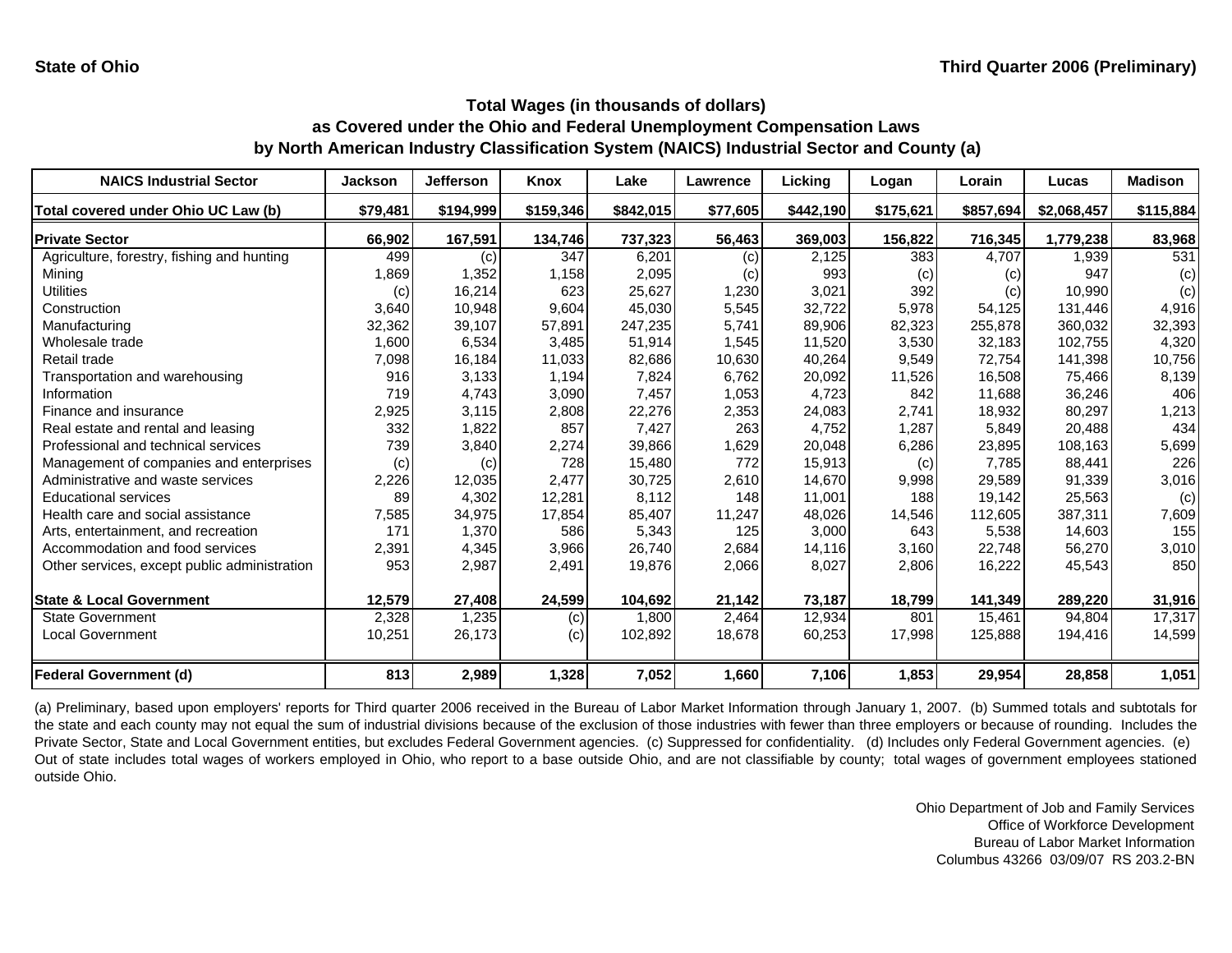| <b>NAICS Industrial Sector</b>               | <b>Mahoning</b> | <b>Marion</b> | <b>Medina</b> | Meigs    | <b>Mercer</b> | Miami     | <b>Monroe</b> | Montgomery  | Morgan   | <b>Morrow</b> |
|----------------------------------------------|-----------------|---------------|---------------|----------|---------------|-----------|---------------|-------------|----------|---------------|
| Total covered under Ohio UC Law (b)          | \$774,129       | \$213,723     | \$498,570     | \$20,857 | \$124,322     | \$328,287 | \$21,537      | \$2,689,790 | \$15,453 | \$40,940      |
| <b>Private Sector</b>                        | 649,780         | 162,584       | 436,527       | 14,092   | 103,940       | 282,405   | 16,440        | 2,396,576   | 10,529   | 28,233        |
| Agriculture, forestry, fishing and hunting   | 863             | 679           | 938           | 644      | 2,083         | 481       | 47            | 1,596       | (c)      | 194           |
| Mining                                       | 2,503           | (c)           | (c)           | 924      | (c)           | 524       | 273           | (c)         | (c)      | 252           |
| <b>Utilities</b>                             | 5,483           | (c)           | (c)           | 356      | (c)           | (c)       | 396           | (c)         | (c)      | (c)           |
| Construction                                 | 60,221          | 8,019         | 40,199        | 2,519    | 7,822         | 17,992    | 1,409         | 111,800     | 1,376    | 3,752         |
| Manufacturing                                | 96,550          | 66,011        | 103,382       | 781      | 44,577        | 107,143   | 5,403         | 615,162     | 3,159    | 11,853        |
| Wholesale trade                              | 47,365          | 6,552         | 34,778        | 635      | 5,850         | 21,446    | 411           | 112,578     | 745      | 759           |
| Retail trade                                 | 78,042          | 13,962        | 45,783        | 2,608    | 9,993         | 26,203    | 1,346         | 149,987     | 1,306    | 3,426         |
| Transportation and warehousing               | 35,094          | 5,323         | 27,215        | 181      | 9,900         | 12,466    | 786           | 91,095      | (c)      | 349           |
| Information                                  | 18,975          | (c)           | 4.718         | (c)      | 1,225         | 2,401     | 192           | 121.931     | 214      | 322           |
| Finance and insurance                        | 32,631          | 4,275         | 12,427        | 950      | 5,123         | 9,092     | 2,567         | 139,463     | 620      | 649           |
| Real estate and rental and leasing           | 7,542           | 3,226         | 4,591         | 26       | 809           | 2,370     | (c)           | 28,205      |          | 162           |
| Professional and technical services          | 28,963          | 4,134         | 22,980        | 329      | 2,202         | 7,681     | 219           | 173,772     | 206      | 383           |
| Management of companies and enterprises      | 8,367           | 1,796         | 42,168        | (c)      | 289           | (c)       | (c)           | 104,142     | (c)      | (c)           |
| Administrative and waste services            | 43,427          | 6,100         | 22,068        | 395      | 1,411         | 12,407    | 1,839         | 110,042     | 125      | 487           |
| <b>Educational services</b>                  | 6,478           | 384           | 1,457         | (c)      | 197           | 861       | 141           | 53,759      | (c)      | (c)           |
| Health care and social assistance            | 129,474         | 23,358        | 46,229        | 2,324    | 6,139         | 34,738    | 722           | 431,382     | 1,716    | 3,099         |
| Arts, entertainment, and recreation          | 2,820           | 514           | 5,103         | 12       | 544           | 1,137     | 73            | 12,261      | 24       | 253           |
| Accommodation and food services              | 26,102          | 4,767         | 13,224        | 938      | 2,753         | 9,713     | 216           | 69,645      | 352      | 1,223         |
| Other services, except public administration | 18,880          | 3,361         | 8,064         | 284      | 2,746         | 5,412     | 385           | 54,538      | 175      | 321           |
| <b>State &amp; Local Government</b>          | 124,348         | 51,139        | 62,044        | 6,765    | 20,381        | 45,882    | 5,098         | 293,214     | 4,924    | 12,707        |
| <b>State Government</b>                      | 35,469          | 16,046        | 2,111         | 446      | 1,237         | 1,585     | 318           | 25,924      | 627      | 999           |
| <b>Local Government</b>                      | 88,880          | 35,093        | 59,933        | 6,320    | 19,144        | 44,297    | 4,780         | 267,290     | 4,297    | 11,708        |
| <b>Federal Government (d)</b>                | 19,454          | 2,001         | 4,822         | 841      | 1,103         | 2,770     | 577           | 67,431      | 438      | 596           |

(a) Preliminary, based upon employers' reports for Third quarter 2006 received in the Bureau of Labor Market Information through January 1, 2007. (b) Summed totals and subtotals for the state and each county may not equal the sum of industrial divisions because of the exclusion of those industries with fewer than three employers or because of rounding. Includes the Private Sector, State and Local Government entities, but excludes Federal Government agencies. (c) Suppressed for confidentiality. (d) Includes only Federal Government agencies. (e) Out of state includes total wages of workers employed in Ohio, who report to <sup>a</sup> base outside Ohio, and are not classifiable by county; total wages of government employees stationed outside Ohio.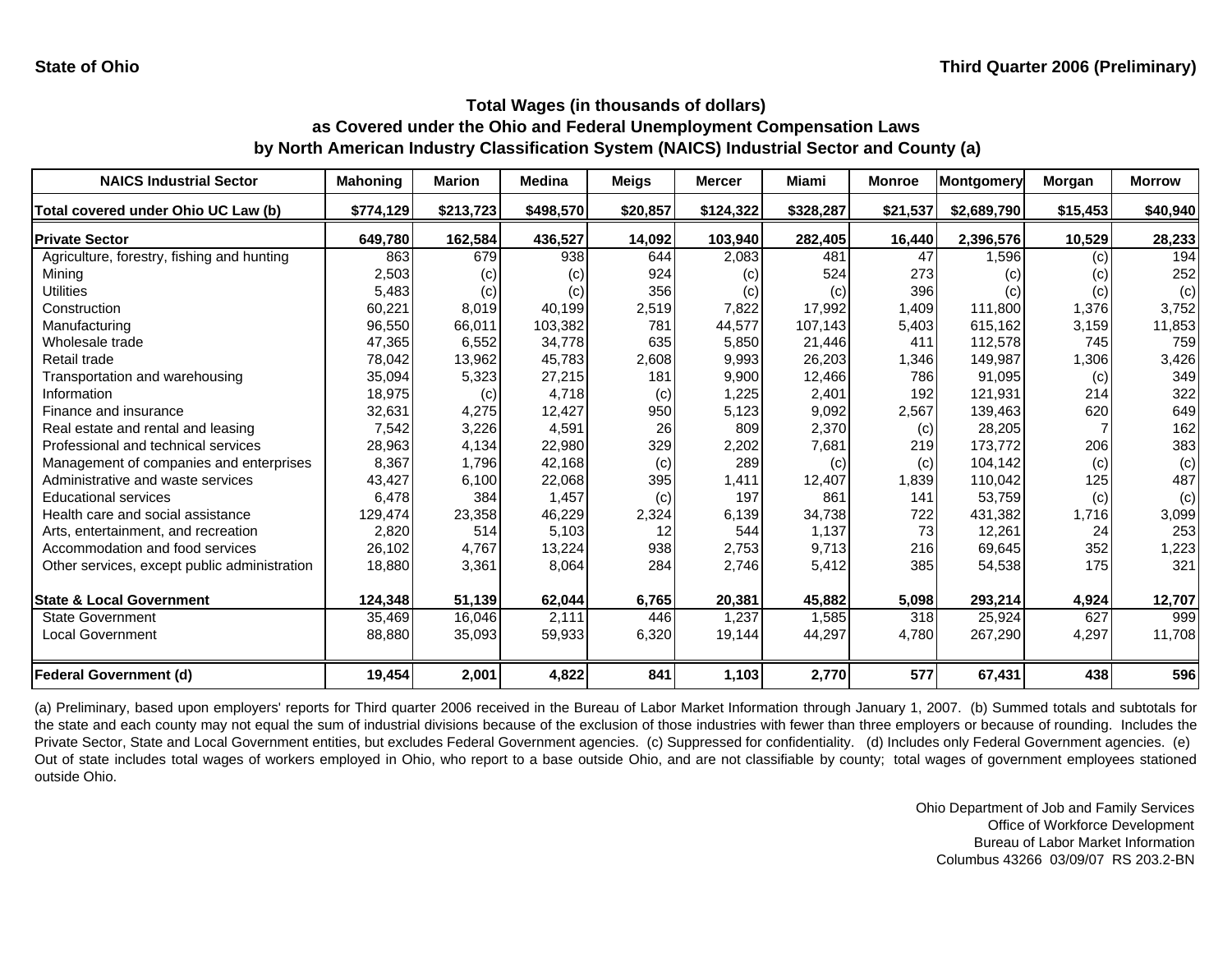| <b>NAICS Industrial Sector</b>               | <b>Muskingum</b> | <b>Noble</b> | <b>Ottawa</b> | <b>Paulding</b> | Perry    | Pickaway  | <b>Pike</b> | Portage   | <b>Preble</b> | Putnam   |
|----------------------------------------------|------------------|--------------|---------------|-----------------|----------|-----------|-------------|-----------|---------------|----------|
| Total covered under Ohio UC Law (b)          | \$247,106        | \$24,448     | \$122,230     | \$37,056        | \$45,924 | \$124,754 | \$82,057    | \$454,830 | \$83,544      | \$76,590 |
| <b>Private Sector</b>                        | 207,326          | 14,109       | 103,391       | 28,111          | 33,572   | 82,767    | 68,885      | 332,463   | 69,283        | 64,036   |
| Agriculture, forestry, fishing and hunting   | 83               | 33           | 1,182         | 2,088           | 84       | 692       | 279         | 802       | 670           | 782      |
| Mining                                       | 3,979            | 1,369        | 3,061         | (c)             | 2,700    | (c)       | (c)         | 4,437     | (c)           | (c)      |
| Utilities                                    | 3,189            | 123          | (c)           | (c)             | 536      | 931       | (c)         | 279       | (c)           | (c)      |
| Construction                                 | 10,992           | 672          | 4,851         | 1,575           | 9,002    | 7,983     | 6,479       | 23,726    | 3,407         | 8,361    |
| Manufacturing                                | 45,206           | 5,268        | 29,212        | 13,334          | 8,701    | 30,318    | 34,799      | 131,259   | 37,565        | 30,482   |
| Wholesale trade                              | 12,356           | 522          | 2,680         | 1,275           | 663      | 4,915     | 727         | 29,759    | 3,372         | 2,015    |
| Retail trade                                 | 27,062           | 1,667        | 11,065        | 2,164           | 2,837    | 8,268     | 4,795       | 31,525    | 6,346         | 5,180    |
| Transportation and warehousing               | 9,463            | 478          | 4,156         | 882             | 296      | 1,181     | 1,344       | 9,300     | 1,516         | 2,597    |
| Information                                  | 3,000            | 178          | 766           | 105             | 354      | 796       | 358         | 3,583     | 449           | 689      |
| Finance and insurance                        | 7,851            | 648          | 2,919         | 695             | 1,153    | 2,737     | 1,396       | 6,735     | 1,797         | 2,527    |
| Real estate and rental and leasing           | 1,781            | (c)          | 979           | 90              | 141      | 652       | 212         | 3,426     | 380           | 206      |
| Professional and technical services          | 4,169            | 236          | 1,384         | 1,208           | 717      | 2,447     | 2,379       | 14,596    | 931           | 1,029    |
| Management of companies and enterprises      | 1,097            | (c)          | (c)           | (c)             | (c)      | 1,415     | (c)         | 7,602     | (c)           | (c)      |
| Administrative and waste services            | 6,323            | (c)          | 1,196         | 259             | 415      | 3,248     | 4,886       | 8,300     | 2,153         | 1,477    |
| <b>Educational services</b>                  | 4,530            | (c)          | (c)           | (c)             | (c)      | (c)       | (c)         | 4,281     | 25            | (c)      |
| Health care and social assistance            | 50,005           | 2,386        | 9,759         | 2,271           | 4,222    | 12,627    | 6,843       | 23,428    | 6,303         | 5,154    |
| Arts, entertainment, and recreation          | 1,381            | (c)          | 4,267         | 74              | 107      | 842       | 70          | 7,570     | 295           | 273      |
| Accommodation and food services              | 8,400            | 284          | 8,956         | 571             | 789      | 2,388     | 1,712       | 13,345    | 2,100         | 1,468    |
| Other services, except public administration | 6,459            | 138          | 2,094         | 711             | 634      | 1,172     | 681         | 8,509     | 1,238         | 1,199    |
| <b>State &amp; Local Government</b>          | 39,780           | 10,339       | 18,839        | 8,944           | 12,353   | 41,987    | 13,172      | 122,367   | 14,261        | 12,554   |
| <b>State Government</b>                      | 3,881            | (c)          | 2,477         | 296             | 490      | 19,291    | 729         | (c)       | 955           | 650      |
| <b>Local Government</b>                      | 35,899           | (c)          | 16,362        | 8,648           | 11,863   | 22,696    | 12,443      | (c)       | 13,306        | 11,904   |
| <b>Federal Government (d)</b>                | 3,731            | 209          | 2,247         | 540             | 730      | 1,076     | 924         | 3,717     | 994           | 861      |

(a) Preliminary, based upon employers' reports for Third quarter 2006 received in the Bureau of Labor Market Information through January 1, 2007. (b) Summed totals and subtotals for the state and each county may not equal the sum of industrial divisions because of the exclusion of those industries with fewer than three employers or because of rounding. Includes the Private Sector, State and Local Government entities, but excludes Federal Government agencies. (c) Suppressed for confidentiality. (d) Includes only Federal Government agencies. (e) Out of state includes total wages of workers employed in Ohio, who report to <sup>a</sup> base outside Ohio, and are not classifiable by county; total wages of government employees stationed outside Ohio.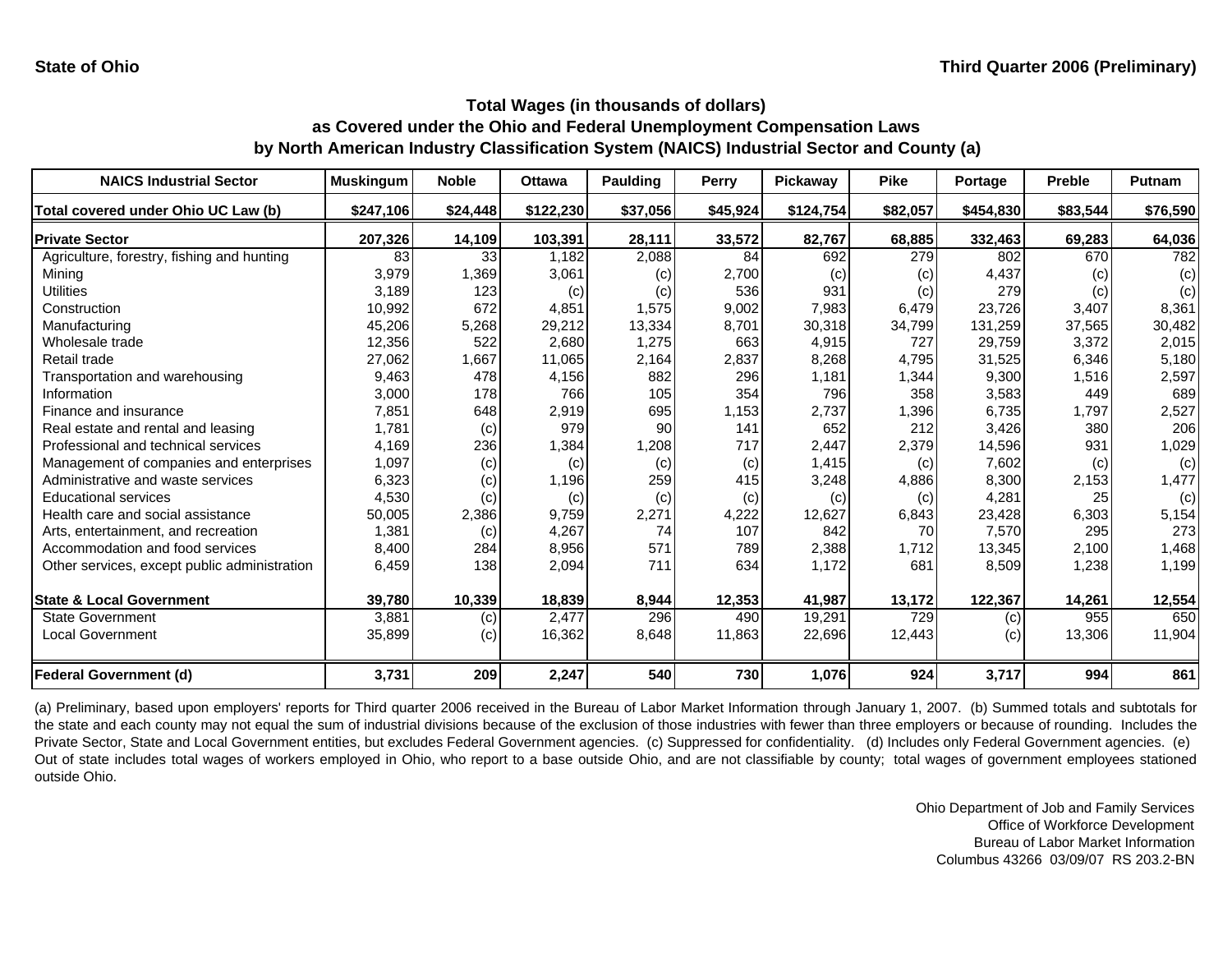| <b>NAICS Industrial Sector</b>               | <b>Richland</b>   | <b>Ross</b> | <b>Sandusky</b> | <b>Scioto</b> | <b>Seneca</b> | <b>Shelby</b> | <b>Stark</b> | <b>Summit</b> | <b>Trumbull</b> | <b>Tuscarawas</b> |
|----------------------------------------------|-------------------|-------------|-----------------|---------------|---------------|---------------|--------------|---------------|-----------------|-------------------|
| Total covered under Ohio UC Law (b)          | \$470,849         | \$217,778   | \$206,703       | \$166,271     | \$156,982     | \$293,457     | \$1,318,435  | \$2,498,316   | \$838,918       | \$259,482         |
| <b>Private Sector</b>                        | 397,063           | 171,386     | 179,541         | 118,685       | 132,940       | 268,688       | 1,153,338    | 2,235,179     | 747,928         | 221,137           |
| Agriculture, forestry, fishing and hunting   | 525               | 272         | 1,946           | 258           | 1,109         | 393           | 2,004        | 1,450         | 277             | 1,407             |
| Mining                                       | $\left( c\right)$ | 233         | (c)             | 23            | 1,525         | (c)           | 3,631        | 789           | 308             | 5,637             |
| Utilities                                    | (c)               | 2,672       | (c)             | 1,676         | 1,673         | (c)           | 10,367       | 21,705        | 2,787           | 919               |
| Construction                                 | 20,140            | 7,849       | 8,045           | 9,324         | 11,288        | 18,424        | 82.347       | 134.486       | 25.501          | 14,127            |
| Manufacturing                                | 165,761           | 57,962      | 92,134          | 18,228        | 52,255        | 165,240       | 329,257      | 416,220       | 392,021         | 75,664            |
| Wholesale trade                              | 19,957            | 6,033       | 5,480           | 2.472         | 4,647         | 19,728        | 69.595       | 190.719       | 24,061          | 11,236            |
| Retail trade                                 | 40,084            | 18,491      | 15,305          | 14,237        | 11,209        | 13,629        | 110.188      | 198,250       | 58,297          | 22,678            |
| Transportation and warehousing               | 11,721            | 4,820       | 2,794           | 4,144         | 2,681         | 7,956         | 22,689       | 97,574        | 25,650          | 8,692             |
| Information                                  | 10,963            | 5,051       | 1,433           | 1,892         | 1,709         | 2,463         | 18.120       | 49.899        | 7.898           | 3,418             |
| Finance and insurance                        | 10,291            | 4,810       | 4,110           | 4,246         | 6,352         | 3,265         | 63,219       | 111,466       | 15,695          | 6,314             |
| Real estate and rental and leasing           | 2,355             | 1,083       | 3,283           | 1,240         | (c)           | 1,724         | 11.160       | 21,251        | 7,124           | 1,811             |
| Professional and technical services          | 8,455             | 2,395       | 3,034           | 3,581         | 2,401         | 3,720         | 42,064       | 154,736       | 15,375          | 9,352             |
| Management of companies and enterprises      | 856               | 2,226       | 1,407           | 340           | (c)           | (c)           | 13.155       | 230.607       | 8.779           | 1,587             |
| Administrative and waste services            | 15,334            | 6,810       | 6,858           | 2,845         | 3,133         | 7,395         | 45,262       | 115,385       | 24,063          | 8,280             |
| <b>Educational services</b>                  | 1,784             | 596         | (c)             | 587           | 5,900         | 690           | 17,265       | 23,087        | 2,547           | 667               |
| Health care and social assistance            | 61,985            | 39,696      | 22,139          | 45,817        | 17,152        | 14,748        | 234,634      | 341,243       | 106,566         | 31,094            |
| Arts, entertainment, and recreation          | 1,984             | 908         | 1,275           | 219           | 574           | 318           | 6,931        | 16,520        | 3,610           | 1,214             |
| Accommodation and food services              | 13,121            | 6,840       | 5,012           | 5,612         | 3,474         | 3,852         | 40,623       | 63,078        | 17,555          | 9,560             |
| Other services, except public administration | 9,347             | 2,638       | 3,783           | 1,946         | 2,609         | 3,861         | 30,826       | 46,714        | 9,813           | 7,478             |
| <b>State &amp; Local Government</b>          | 73,786            | 46,392      | 27,161          | 47,586        | 24,041        | 24,769        | 165,097      | 263,136       | 90,990          | 38,345            |
| <b>State Government</b>                      | 18,908            | 20,649      | 2,942           | 19,496        | (c)           | 4,402         | 17,545       | 55,004        | 10,550          | 5,791             |
| <b>Local Government</b>                      | 54,878            | 25,743      | 24,220          | 28,090        | (c)           | 20,367        | 147,553      | 208,133       | 80,439          | 32,554            |
| <b>Federal Government (d)</b>                | 8,474             | 22,840      | 1,487           | 2,194         | 1,623         | 1,059         | 16,232       | 30,106        | 6,626           | 2,663             |

(a) Preliminary, based upon employers' reports for Third quarter 2006 received in the Bureau of Labor Market Information through January 1, 2007. (b) Summed totals and subtotals for the state and each county may not equal the sum of industrial divisions because of the exclusion of those industries with fewer than three employers or because of rounding. Includes the Private Sector, State and Local Government entities, but excludes Federal Government agencies. (c) Suppressed for confidentiality. (d) Includes only Federal Government agencies. (e) Out of state includes total wages of workers employed in Ohio, who report to <sup>a</sup> base outside Ohio, and are not classifiable by county; total wages of government employees stationed outside Ohio.